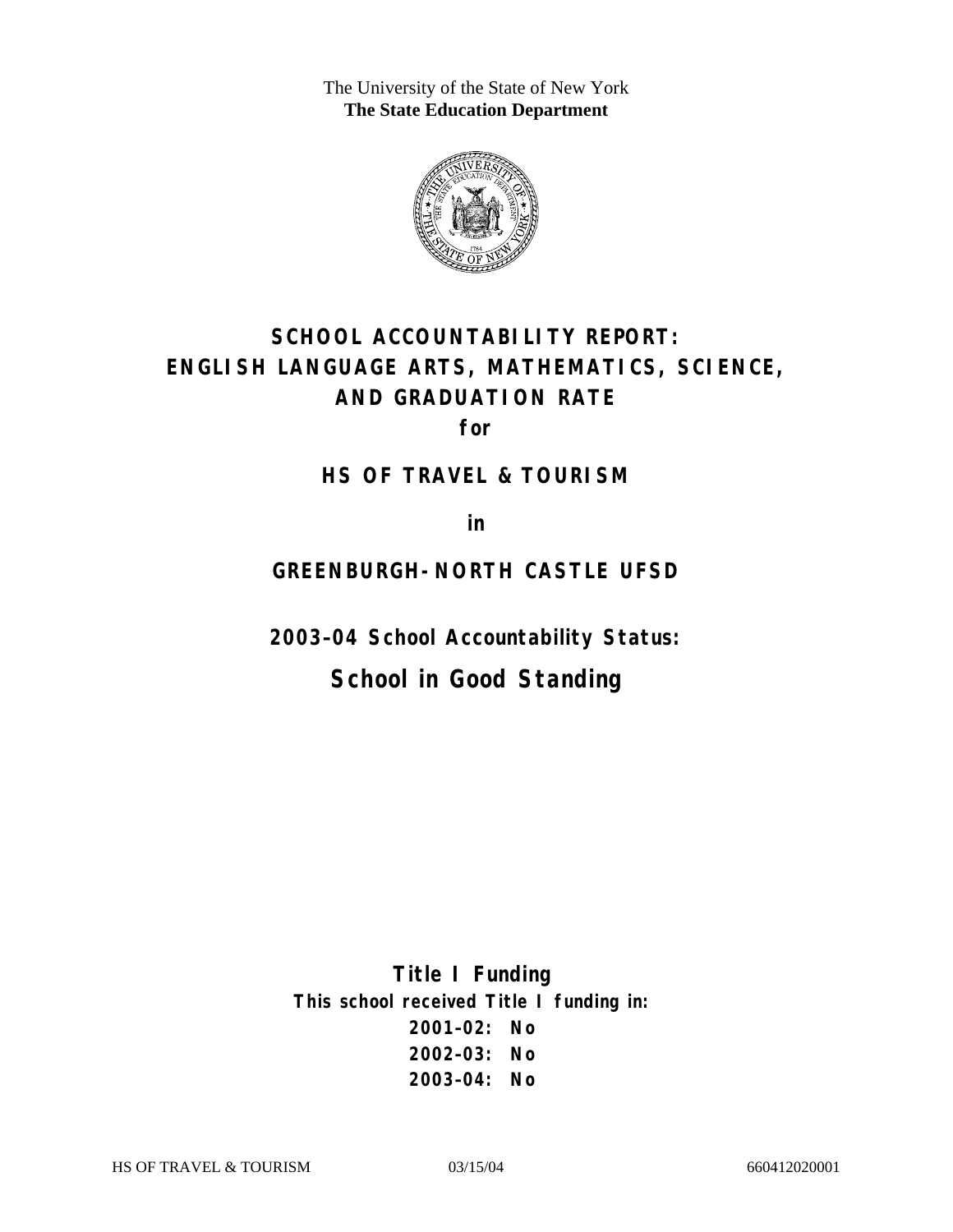### **District/School Accountability Status Categories**

The list below defines the district or school status categories under New York State's district and school accountability system, which is divided into a Federal Title I component and a State component. A district or school that does not receive Title I funding in a school year does not have a federal status in that year. Schools receiving Title I funds that are not in good standing must provide school choice for their students; those in need of improvement year 2 and beyond must also provide Supplemental Education Services to eligible students. Other consequences for districts and schools not in good standing can be found at: www.emsc.nysed.gov/deputy/nclb/accountability/siinfo.htm. To be removed from any improvement status, a district or school must make Adequate Yearly Progress (AYP) for two consecutive years, or in the case of a School Under Registration Review, achieve the performance targets established for the school by the Commissioner.

**District/School in Good Standing:** A district or school is considered to be in good standing if it has not been identified as a District or School in Need of Improvement, Requiring Corrective Action, Planning for Restructuring, or Requiring Academic Progress, or as a School Under Registration Review.

**District/School Requiring Academic Progress:** Under the State component of New York's accountability system, a district or school that did not make AYP in the same grade and subject for two consecutive years is considered a School Requiring Academic Progress (Year 1) the following year. In each succeeding year that the school fails to make AYP, the year designation is incremented by one.

**District/School in Need of Improvement (Year 1):** A district or school that has not made AYP for two consecutive years in the same grade or subject while receiving Title I funds is considered a District/School in Need of Improvement (Year 1) the following year.

**District/School in Need of Improvement (Year 2):** A District or School in Need of Improvement (Year 1) that does not make AYP in the grade or subject for which it was identified while receiving Title I funds is considered a District or School in Need of Improvement (Year 2) the following year.

**District/School Requiring Corrective Action:** A District or School in Need of Improvement (Year 2) that does not make AYP in the grade or subject for which it was identified while receiving Title I funds is considered a District or School Requiring Corrective Action the following year.

**District/School Planning for Restructuring:** A District or School Requiring Corrective Action that does not make AYP in the grade or subject for which it was identified while receiving Title I funds is considered a District or School Planning for Restructuring the following year.

**School Under Registration Review (SURR):** Schools that are farthest from the State standard and have been determined by the Commissioner to be most in need of improvement are Schools Under Registration Review. These schools must achieve performance targets specified by the Commissioner of Education in their area(s) of identification within a prescribed timeframe or risk having their registration revoked by the Board of Regents.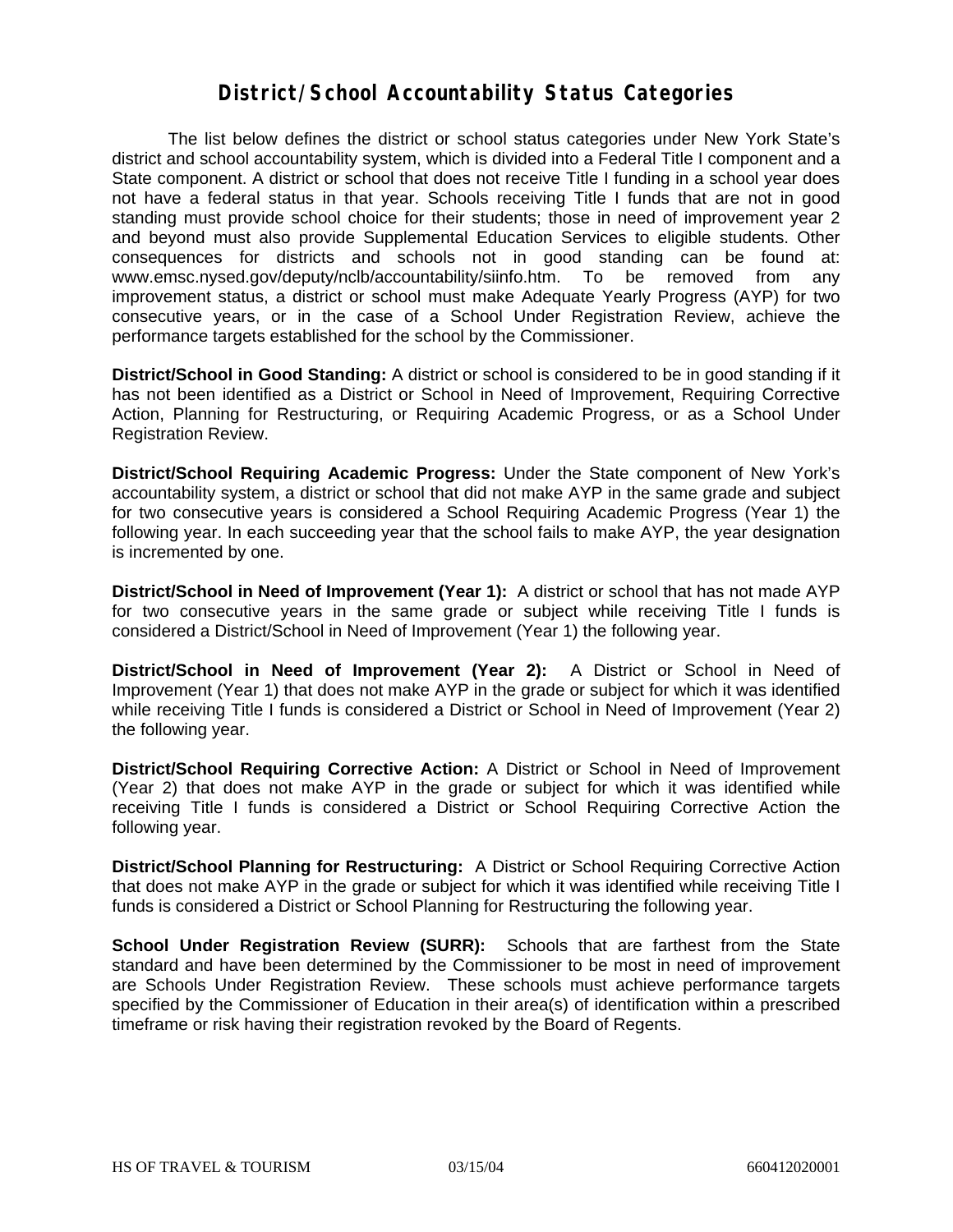### **Adequate Yearly Progress (AYP) Determination Procedures for Schools with Special Circumstances**

The New York State Education Department (NYSED) was unable to make a decision as the whether this school made adequate yearly progress (AYP) in 2002–03, because this school:

- 1. did *not* have 30 continuously enrolled students at the elementary and/or middle level or 30 cohort members at the secondary level; or
- 2. did *not* have enrollment in grades 4 or 8 or a cohort for which graduation rate could be determined.

A decision regarding AYP for this school will be made using special procedures, which will be communicated to the school by NYSED.